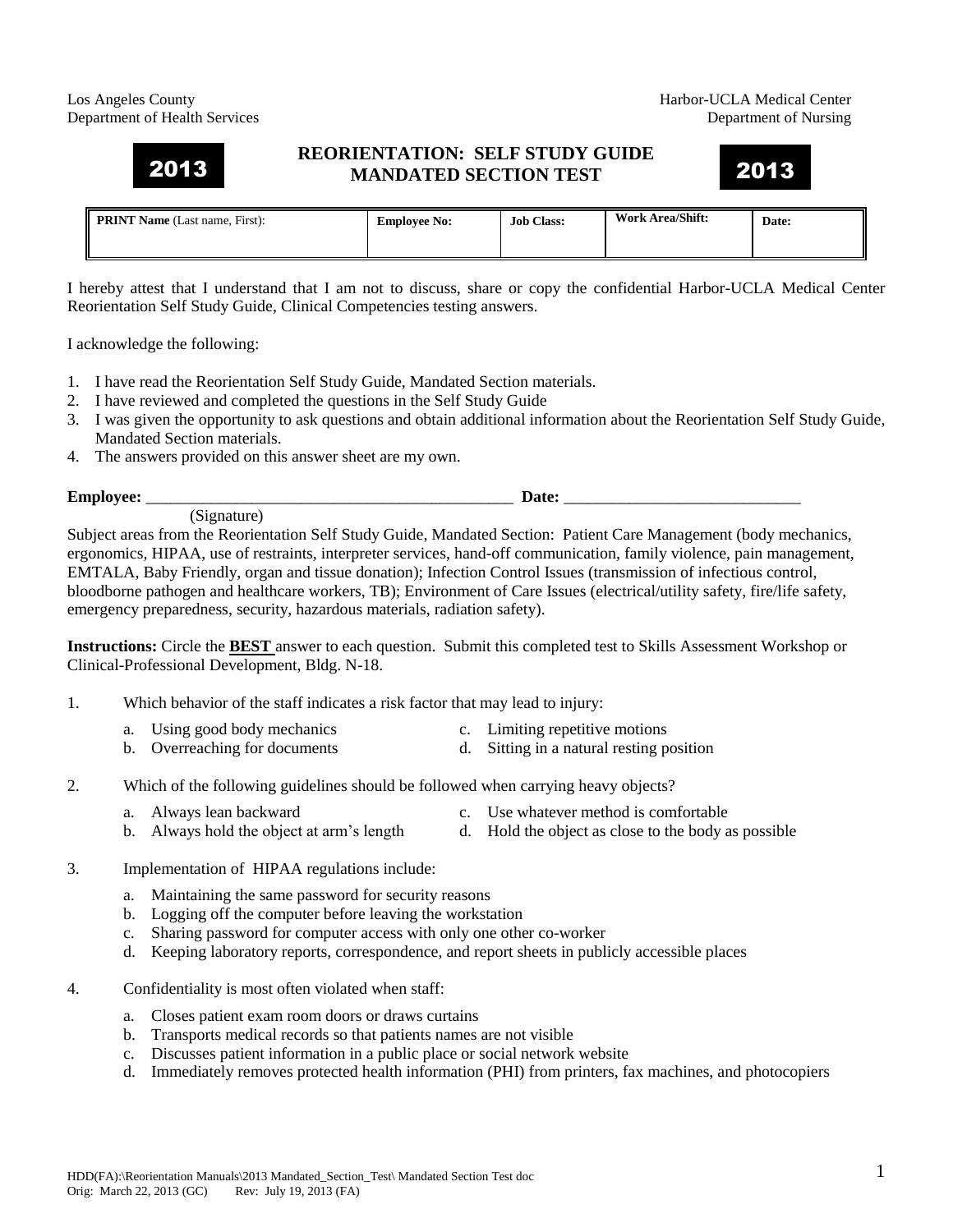- 5. The statement that best reflects Harbor-UCLA Medical Center's philosophy regarding the use of restraints is:
	- a. Patients may only be restrained if they are on an involuntary psychiatric hold
	- b. Restraints may be utilized only in emergency situations with the patient's consent
	- c. Alternative measures may be tried prior to the initiation of restraints in order to effectively maximize restraint use.
	- d. Restriction of a patient's mobility and movement by the application of restraints will be carried out only in those situations where alternative methods have been considered, attempted, and deemed ineffective.
- 6. A patient and his 15 year old son show up for a clinic appointment. The patient speaks only Vietnamese. The patient's son speaks both Vietnamese and English. Clinic staff should:
	- a. Speak to the patient in English
	- b. Escort the patient to the Language Center
	- c. Ask the child to interpret to provide care without delay
	- d. Identify the language and utilize bilingual staff in the area
- 7. Which of the following statements reflects a good understanding of pain management?
	- a. "I believe that patients should not be given pain medications unless their pain is severe."
	- b. "I never believe the patient's statement of pain if the patient has a history of drug abuse."
	- c. "I teach my patients to wait until their pain becomes moderate before taking their pain medication."
	- d. "Following an intervention to relieve pain, I will reassess pain within a time frame that is appropriate to the intervention<sup>"</sup>
- 8. The purpose of EMTALA is to:
	- a. Transfer patients with qualified personnel
	- b. Transfer patients to other hospitals with the same level of care
	- c. Provide emergency services regardless of financial or insurance status
	- d. Medically screen patients presenting only to the Emergency Department
- 9. Which of the following statements demonstrates a thorough understanding of suspected case of child abuse or neglect:
	- a. "It is mandatory to report the case only if there is a current injury."
	- b. "With or without the presence of current injury, it is mandatory to report the case."
	- c. "We healthcare providers are not required to report suspected child abuse case."
	- d. "We healthcare providers are not required to have any involvement in a child abuse case."
- 10. Mandated reporters must report child abuse/neglect, elder abuse/neglect, and intimate partner violence to the appropriate agency:
	- a. Within 30 days a c. Within one business day b. Within 24 hours d. Immediately or as soon as possible
- 11. Alcohol-based hand rub may be used in which of the following situations?
	- a. Contact with blood has occurred
	- b. When hands are visibly soiled
	- c. Contact with bodily fluids has occurred
	- d. After touching equipment near the patient's bed
- 12. The most effective method for preventing healthcare associated infections is to:
	- a. Follow contact precautions whenever possible
	- b. Wear gloves and gown during patient contact
	- c. Perform proper hand hygiene before and after patient care
	- d. Always use alcohol based hand rub during patient care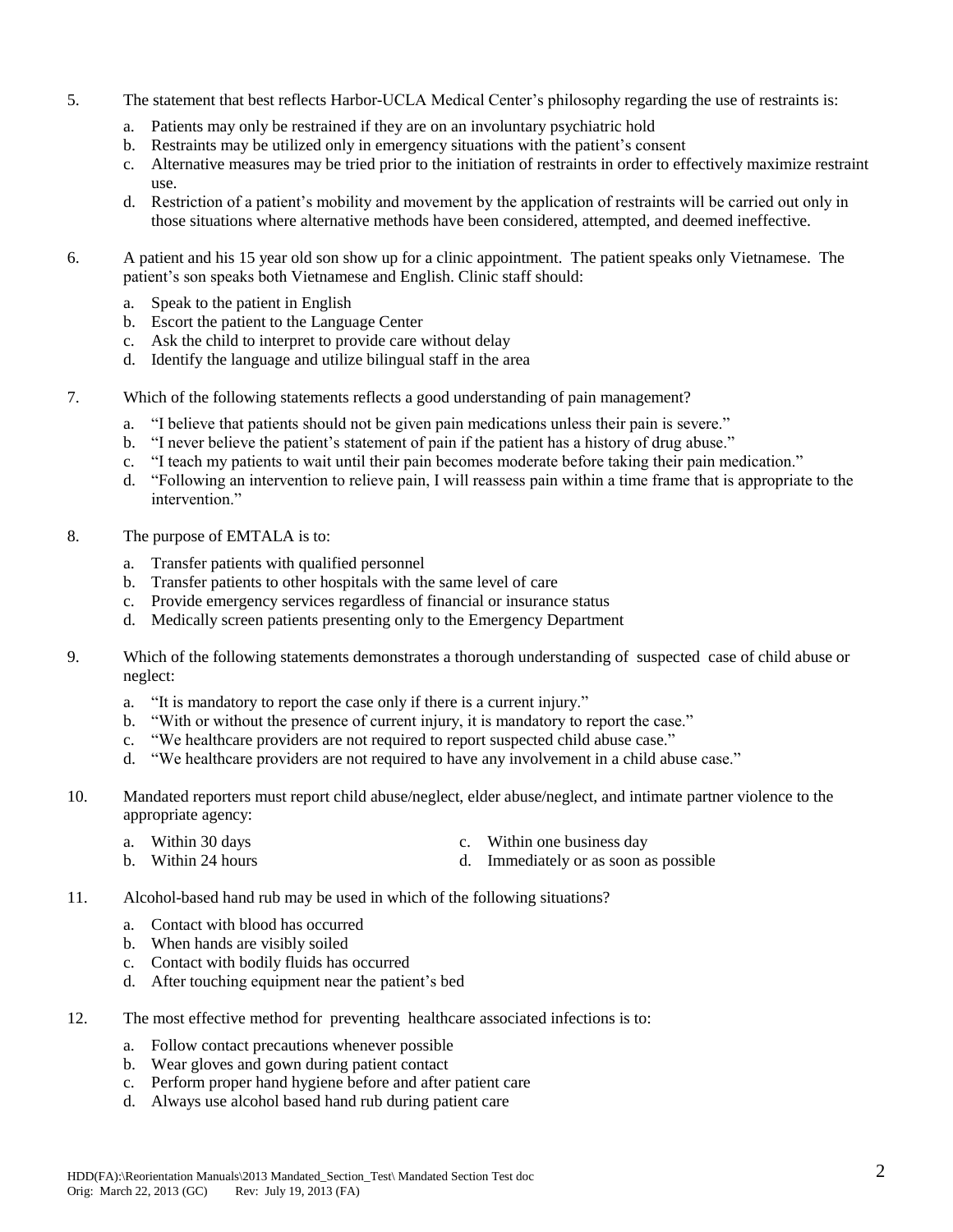- 13. Negative pressure in an isolation room is verified by observing that:
	- a. The door to the patient's room remains open
	- b. An isolation sign is posted outside of the room
	- c. The pink ball above the door is on the inside of the room when the door is closed
	- d. The pink ball above the door is on the outside of the room when the door is closed
- 14. The three *bloodborne* pathogens of primary concern to healthcare workers are:
	- a. Hepatitis B, hepatitis C, tuberculosis
	- b. Hepatitis B, tuberculosis, clostridium difficile
	- c. Hepatitis B, hepatitis C, human immunodeficiency virus
	- d. Hepatitis B, tuberculosis, human immunodeficiency virus
- 15. A patient on a cardiac monitor suddenly notifies the nurse of an electrical shock and burning sensation to the chest area. The nurse must immediately:
	- a. Reposition the patient for comfort
	- b. Check the patient and disconnect the cardiac monitor
	- c. Offer pain medication to help reduce the burning sensation
	- d. Educate the patient that the sensation is commonly felt during cardiac monitoring
- 16. The steps of the PASS method for using the fire extinguisher are:
	- a. Pull the pin, Aim the extinguisher, Squeeze, and Sweep
	- b. Push the lever, Aim the extinguisher, Squeeze, and Sweep
	- c. Pull the pin, Assemble the extinguisher, Squeeze, and Shoot
	- d. Push the lever, Assemble the extinguisher, Squeeze, and Shoot
- 17. When a fire occurs, the "R" in RACE responds for:
	- a. Report the fire c. Respond quickly b. Remove people d. Retrieve the extinguisher
- 18. Which is the correct code to call after a one liter bag of chemotherapy is spilled on the floor?
	- a. Red c. Gray
	- b. Triage d. Orange
- 19. An earthquake has occurred near Harbor-UCLA. The overhead-paging system announces Code Triage. Staff should immediately:
	- a. Evacuate patients from the building
	- b. Report to the nearest emergency management station
	- c. Ensure that the crash cart and emergency box are readily available
	- d. Return to one's normal assigned workstation and check the status of the patients
- 20. An employee finds a suspicious unopened package and notifies the County Sheriff. The next step would be to:
	- a. Prohibit entry into the area c. Open the package to determine the contents
	- b. Check to see if the package is labeled d. Carefully place the package into a trash can
- 21. Principles of radiation safety include:
	- a. Keep time exposure, distance, shielding and contamination at a minimum
	- b. Keep time exposure and distance to a minimum, use shields and control contamination
	- c. Keep time exposure and distance to a maximum, use shields and control contamination
	- d. Keep time exposure to a minimum, maintain a safe distance, use shields and control contamination